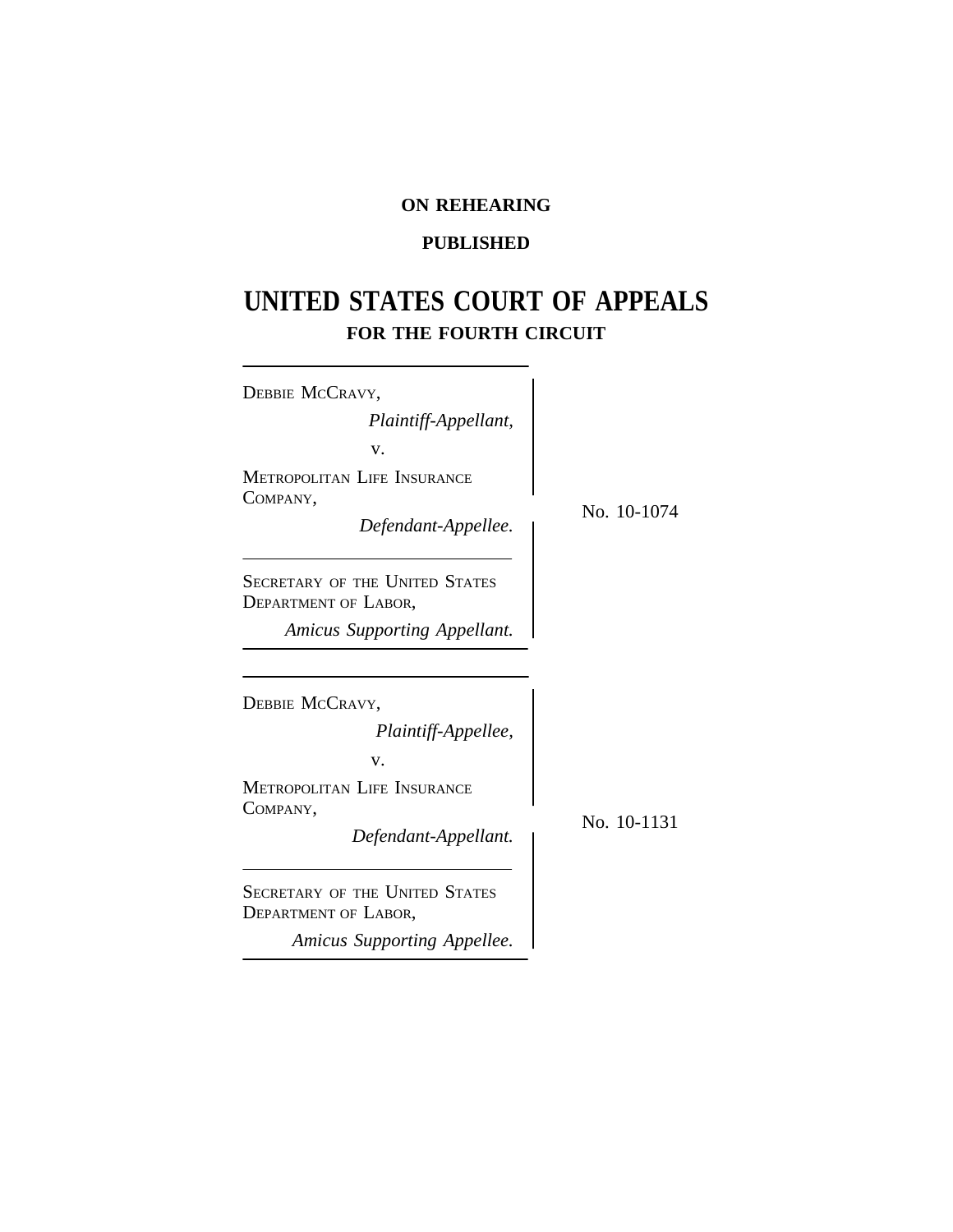Appeals from the United States District Court for the District of South Carolina, at Charleston. Patrick Michael Duffy, Senior District Judge. (2:08-cv-01933-PMD)

Argued: May 15, 2012

Decided: July 5, 2012

Before TRAXLER, Chief Judge, and KING and WYNN, Circuit Judges.

No. 10-1074 reversed and remanded; No. 10-1131 vacated by published opinion. Judge Wynn wrote the opinion, in which Chief Judge Traxler and Judge King concurred.

# **COUNSEL**

**ARGUED:** Robert Edward Hoskins, FOSTER LAW FIRM, LLP, Greenville, South Carolina, for Debbie McCravy. Elizabeth Hopkins, UNITED STATES DEPARTMENT OF LABOR, Washington, D.C., for Amicus Supporting Debbie McCravy. Ian Seth Linker, METROPOLITAN LIFE INSUR-ANCE COMPANY, New York, New York, for Metropolitan Life Insurance Company. **ON BRIEF:** Peter Stris, STRIS & MAHER, LLP, Dallas, Texas, for Debbie McCravy. M. Patricia Smith, Solicitor of Labor, Timothy D. Hauser, Associate Solicitor, Plan Benefits Security Division, James L. Craig, Jr., Senior Regulations Attorney, UNITED STATES DEPART-MENT OF LABOR, Washington, D.C., for Amicus Supporting Debbie McCravy. J. D. Quattlebaum, HAYNSWORTH, SINKLER & BOYD, PA, Greenville, South Carolina, for Metropolitan Life Insurance Company.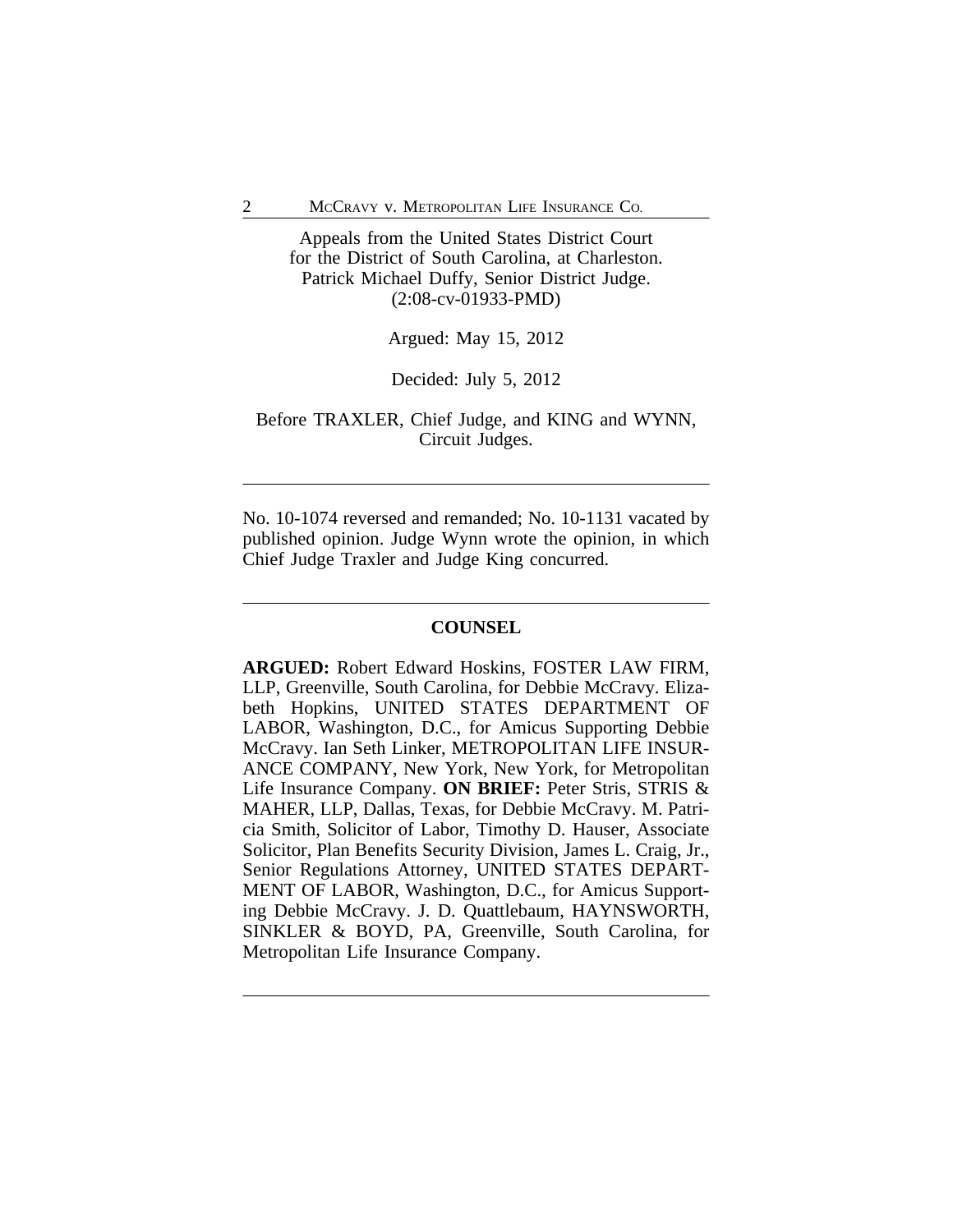#### **OPINION**

WYNN, Circuit Judge:

29 U.S.C. § 1132(a)(3), part of the Employee Retirement Income Security Act ("ERISA"), empowers participants and beneficiaries "to obtain other appropriate equitable relief" to redress violations of ERISA or ERISA plans. In *CIGNA Corp. v. Amara*, 131 S. Ct. 1866 (2011), the United States Supreme Court recently made clear that Section 1132(a)(3) allows for remedies traditionally available at equity and that those remedies include surcharge and estoppel—the remedies at the heart of Plaintiff Debbie McCravy's appeal. In light of *Amara*, we conclude that such remedies are indeed available to McCravy in her suit against defendant Metropolitan Life Insurance Company ("MetLife"), an ERISA plan fiduciary. Accordingly, we reverse the district court's decision holding otherwise and remand for further proceedings.

I.

As a full-time employee for Bank of America, McCravy participated in the company's life insurance and accidental death and dismemberment ("AD&D") plan issued and administered by MetLife. Under the plan, an insured could purchase coverage for "eligible dependent children." McCravy elected to buy coverage for her daughter, Leslie McCravy, and paid premiums, which MetLife accepted, from before Leslie's nineteenth birthday until she was murdered in 2007 at the age of 25.

Following Leslie's death, McCravy, the beneficiary of the policy insuring her daughter, filed a claim for benefits. MetLife denied McCravy's claim, contending that Leslie did not qualify for coverage under the plan's "eligible dependent children" provision. Per the summary plan description, "eligible dependent children" are children of the insured who are unmarried, dependent upon the insured for financial support,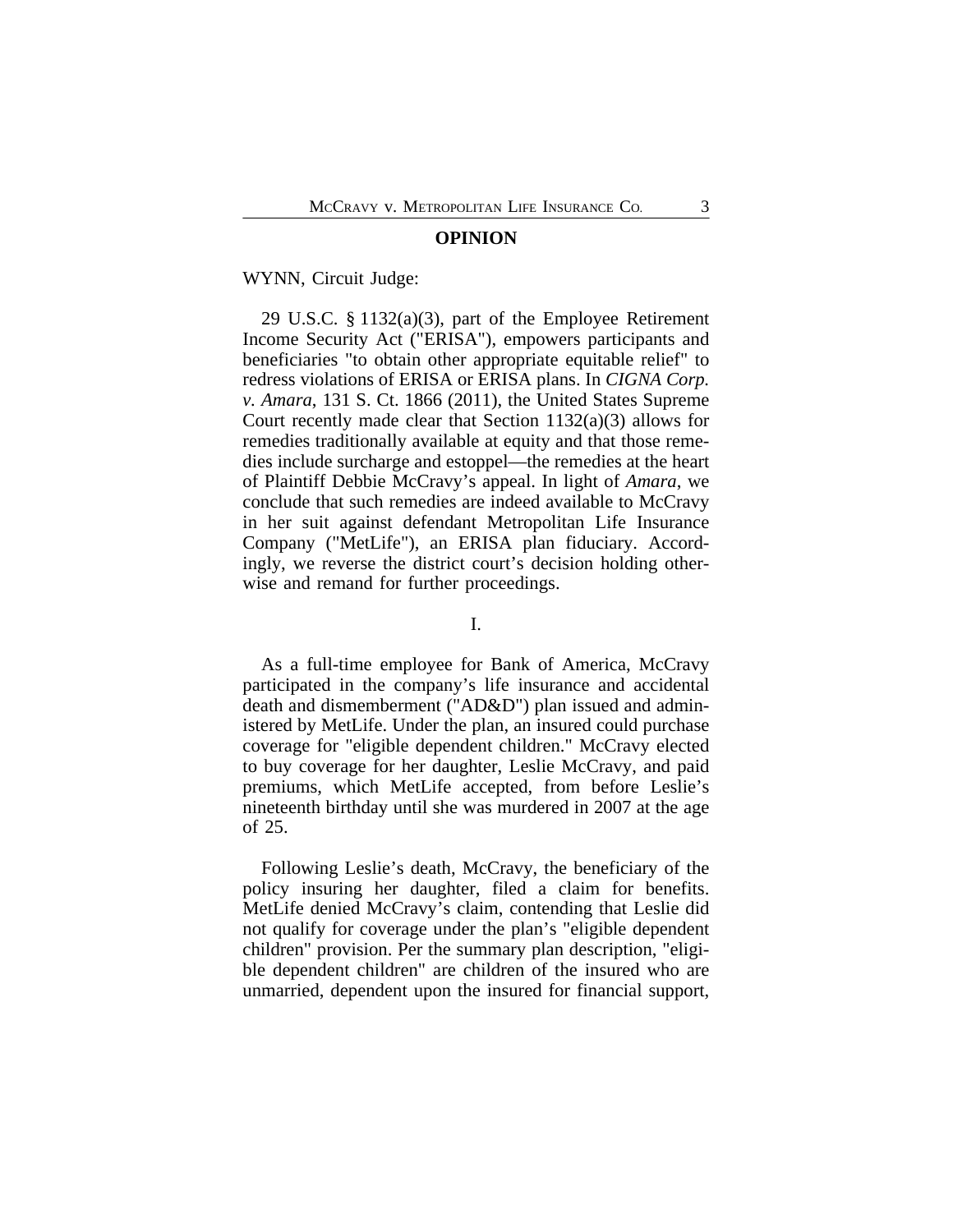and either under the age of 19 or under the age of 24 if enrolled full-time in school. According to MetLife, because Leslie was 25 at the time of her death, she no longer qualified as an "eligible dependent child[]." MetLife therefore denied McCravy's claim and attempted to refund the multiple years' worth of premiums MetLife had accepted to provide coverage for Leslie.

McCravy, however, refused to accept the refund check. Instead, she filed suit in federal court in May 2008. In her complaint, McCravy alleged, among other things, that

[I]t was represented to Plaintiff by Defendant that Leslie had dependent life and [AD&D] insurance coverage up to the time of her tragic death . . . . In fact, premiums were actually paid to Defendant and Defendant accepted such premiums for coverage for Leslie up until her death and it was represented to the Plaintiff that Leslie remained a participant in the plan.

J.A. 6. Nevertheless, per the complaint, "[u]nbeknownst to [McCravy], Leslie was not eligible to actively participate in the plan because Leslie was over the age of 19. [But b]ecause [McCravy] and Leslie believed Leslie had life insurance and [AD&D] coverage and believed Leslie was participating in the plan, Leslie did not purchase different . . . insurance . . . ." *Id.*

McCravy asserted that MetLife's actions constituted a breach of fiduciary duty under 29 U.S.C. § 1104. She sought recovery under 29 U.S.C.  $\S 1132(a)(2)$  or (a)(3), pleading entitlement to recovery under waiver, estoppel, "make whole," and other equitable theories. McCravy also pled various claims under state law, including promissory estoppel and breach of contract.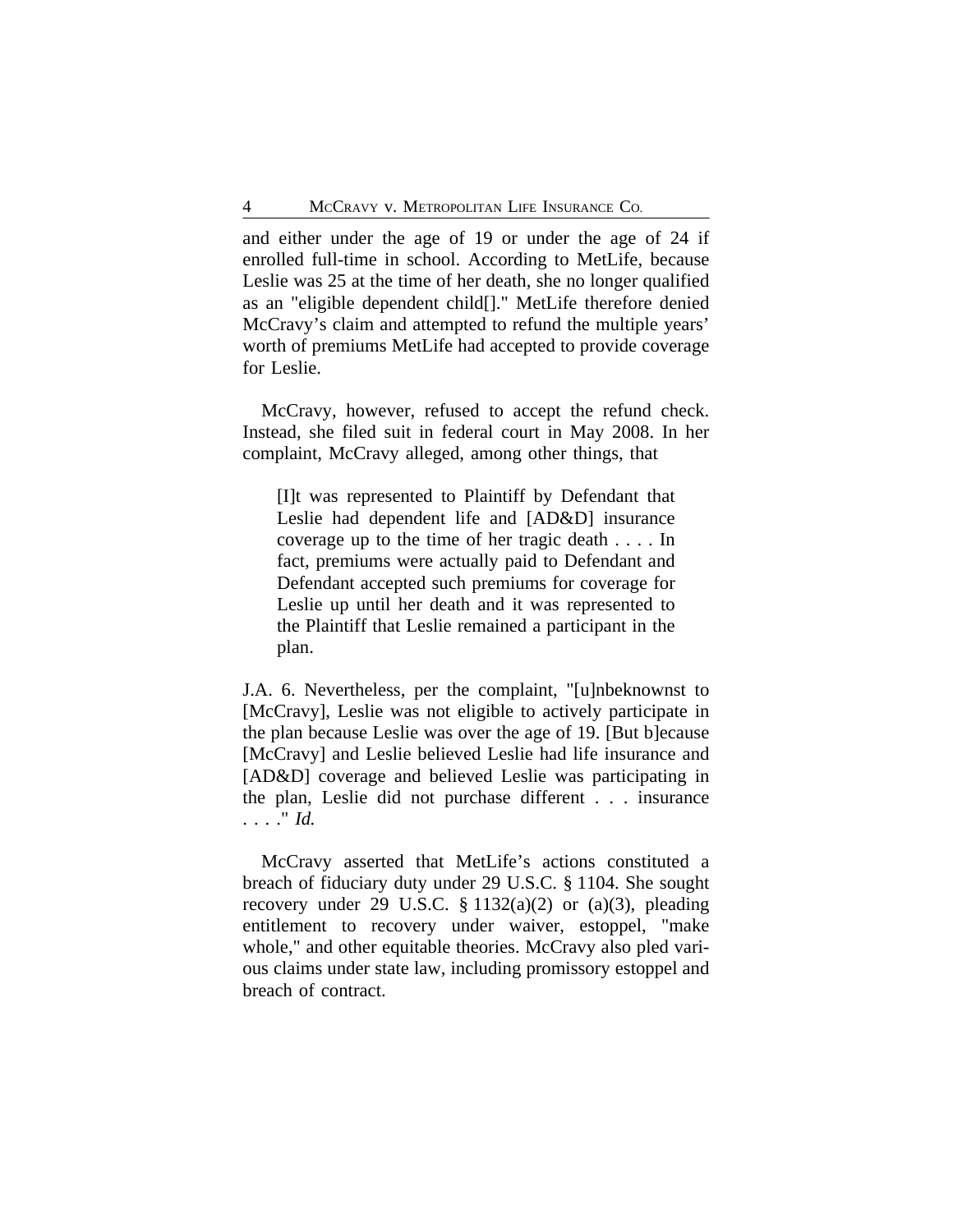In September 2008, MetLife filed a "Memorandum in Support of Preemption," which the district court treated as a motion to dismiss. On June 12, 2009, the district court ruled that McCravy's state law claims were preempted by ERISA. Regarding her breach of fiduciary duty claim, the district court ruled that McCravy could not recover under Section 1132(a)(2).**<sup>1</sup>**

As for McCravy's claim under Section 1132(a)(3), the district court ruled that McCravy could recover, but that her recovery was limited, as a matter of law, to the life insurance premiums wrongfully withheld by MetLife for coverage that McCravy never actually had on the life of her daughter. The district court therefore denied MetLife's motion to dismiss McCravy's Section 1132(a)(3) claim. In so ruling, the district court recognized the extreme inequities that such a restrictive reading of Section 1132(a)(3) created but indicated that precedent left the court with little choice:

[W]hile this Court is compelled to such a holding by the law of ERISA as interpreted by higher courts, it cannot ignore the dangerous practical implications of this application. The law in this area is now ripe for abuse by plan providers, which are almost uniformly more sophisticated than the people to whom they provide coverage. With their damages limited to a refund of wrongfully withheld premiums, there seems to be little, if any, legal disincentive for plan providers not to misrepresent the extent of plan coverage to employees or to wrongfully accept and retain premiums for coverage which is, in actuality, not available to the employee in question under the written terms of the plan.

<sup>&</sup>lt;sup>1</sup>McCravy does not challenge the district court's ruling on her state law claims or her Section 1132(a)(2) claim.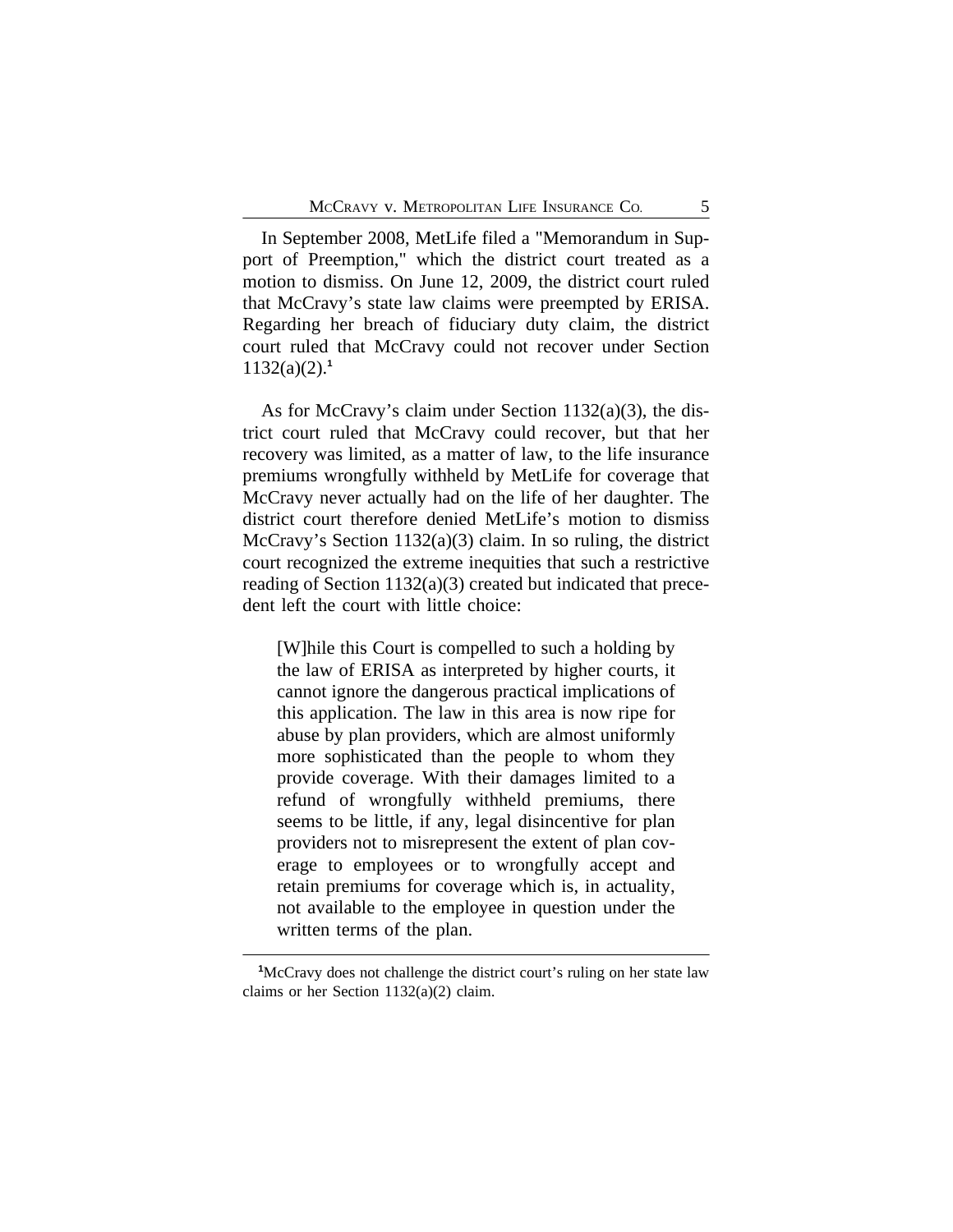If the employee never discovers the discrepancy, the plan provider continues to receive windfall profits on the provision in question without bearing the financial risk of having to provide coverage. If the worst happens and the employee does file for the benefits for which he or she had been paying and seeks the coverage he or she believed was provided, the plan provider may then simply deny the employee's benefits claim, and have their legal liability limited to a refund of the premiums. The worst case scenario for fiduciary behavior which is either irresponsible or dishonest, then, in this context, is simply that the plan provider does not profit, but they would never be punished and would not be required to provide the coverage for which the employee was paying and for which, in cases like the present matter and *Amschwand* [*v. Spherion Corp.*, 505 F.3d 342 (5th Cir. 2007)], the employee asserts he or she was assured by the provider existed.

Plaintiff's allegations in this case present a compelling case for the availability of some sort of remedy for the breach of fiduciary duty above and beyond the mere refund of wrongfully retained premiums.

J.A. 158-59.

On June 22, 2009, McCravy moved for summary judgment regarding the wrongfully retained premiums and reserved her right to appeal the district court's limitation of her recovery under Section 1132(a)(3). In January 2010, the district court entered a final order and judgment awarding McCravy the improperly withheld premiums. McCravy appealed, and MetLife cross-appealed. On May 16, 2011, this Court filed an opinion affirming the district court's order. That same day, the Supreme Court of the United States filed *Amara*, 131 S.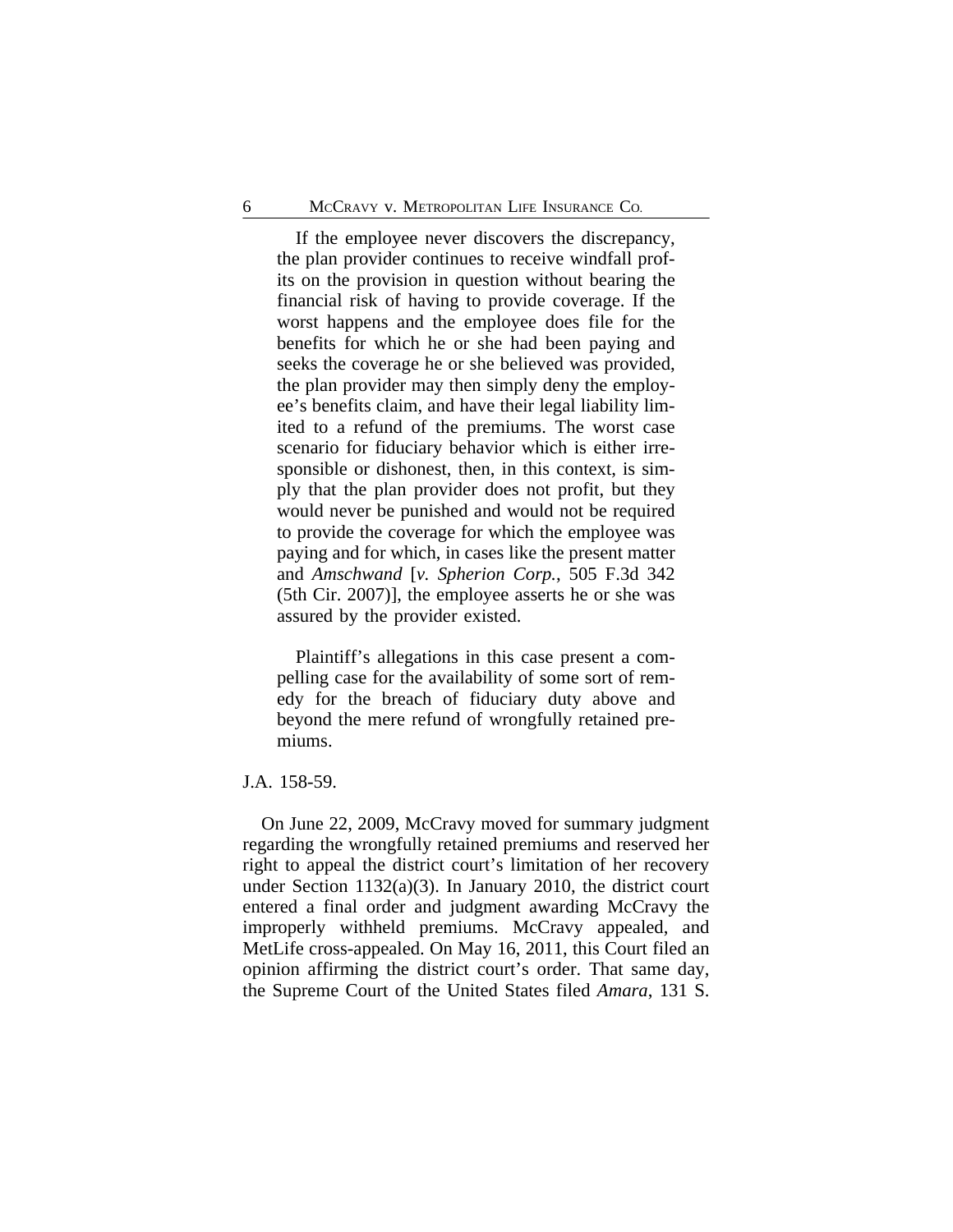Ct. 1866. On the basis of *Amara*, we granted McCravy's petition for panel re-hearing.

## II.

On appeal, McCravy challenges the district court's limitation of her available remedies under ERISA, arguing that Section 1132(a)(3) does indeed allow for surcharge and equitable estoppel. We review the district court's determination de novo. *Sucampo Pharm., Inc. v. Astellas Pharma, Inc.*, 471 F.3d 544, 550 (4th Cir. 2006). We "accept as true all of the factual allegations contained in the complaint," *Erickson v. Pardus*, 551 U.S. 89, 94 (2007), and "draw all reasonable inferences in favor of the plaintiff." *Nemet Chevrolet, Ltd. v. Consumeraffairs.com, Inc.*, 591 F.3d 250, 253 (4th Cir. 2009).

## A.

Central to the resolution of this case is the Supreme Court's decision in *Amara*. Before *Amara*, various lower courts, including this one, had (mis)construed Supreme Court precedent to limit severely the remedies available to plaintiffs suing fiduciaries under Section 1132(a)(3). *See, e.g.*, *LaRue v. De Wolff, Boberg & Assocs., Inc.*, 450 F.3d 570, 575 (4th Cir. 2006) (holding that *Mertens v. Hewitt Assoc.*, 508 U.S. 248 (1993), "and its progeny compel the conclusion that" "monetary relief" for losses "sustained as a result of the alleged breach of fiduciary duties" "falls outside the scope of § 1132(a)(3)"), *vacated on other grounds*, 552 U.S. 248 (2008).

But with *Amara*, "[a] striking development," the Supreme Court "expanded the relief and remedies available to plaintiffs asserting breach of fiduciary duty under [Section  $1132(a)(3)$ ] and therefore seeking make-whole relief such as equitable relief in the form of 'surcharge.'" Lee T. Polk, *Statutory Provisions – Civil Remedies*, 1 ERISA Practice and Litigation § 5:4 (West 2012). In *Amara*, employees filed a class action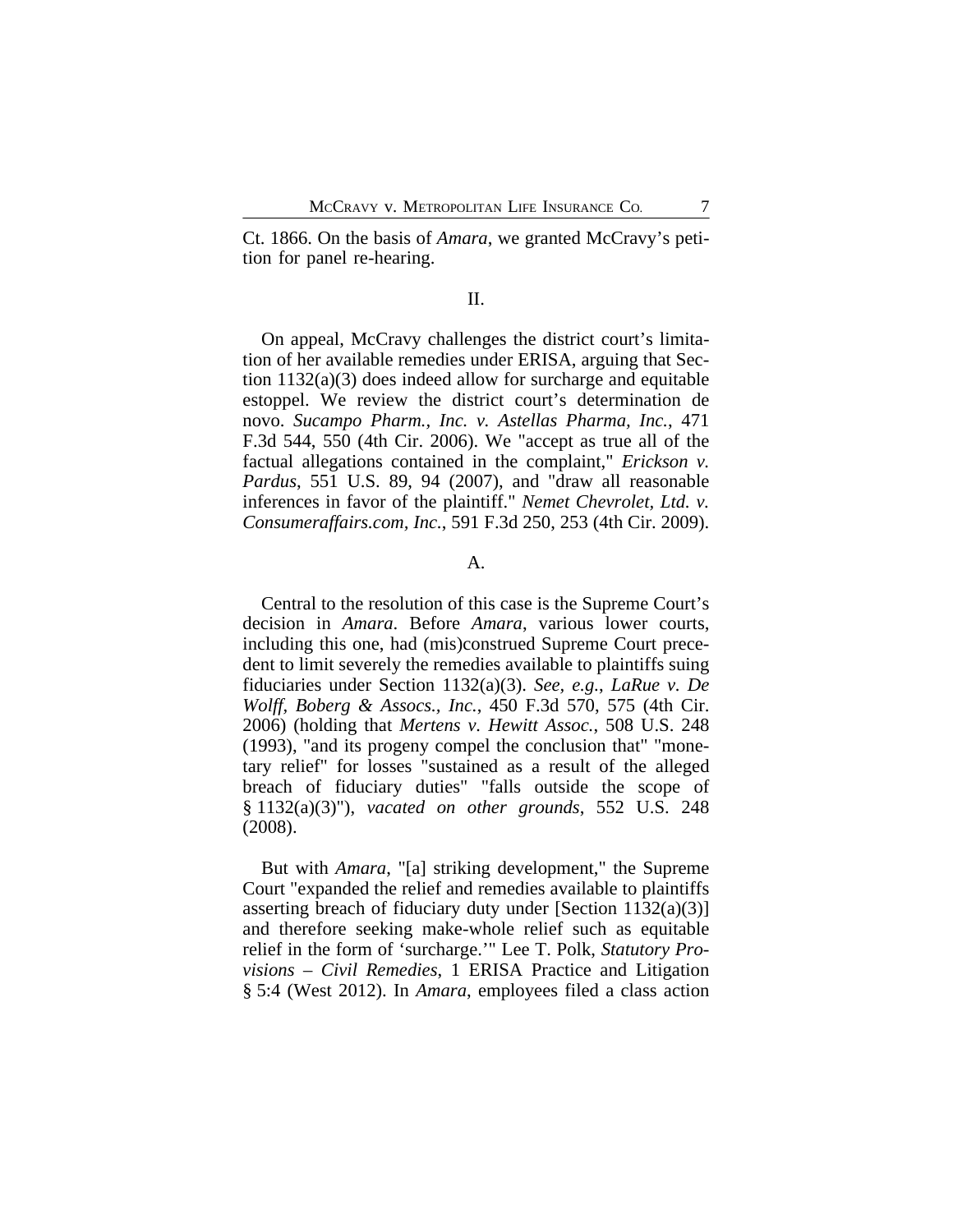against an employer and pension plan, claiming that the employer's conversion of a traditional defined benefit plan to a cash balance retirement plan "provided them with less generous benefits." 131 S. Ct. at 1870. According to the plaintiffs, the employer's disclosures and notices regarding the change and the new plan were defective, harmful, and contrary to ERISA. *Id.*

The Supreme Court addressed whether broad remedies were available under Section 1132(a)(3), with its "other appropriate equitable relief" language, stating:

[Section  $1132(a)(3)$ ] ... allows a participant, beneficiary, or fiduciary "to obtain other *appropriate equitable relief*" to redress violations of (here relevant) parts of ERISA "or the terms of the plan."

\* \* \*

We have interpreted the term "appropriate equitable relief" in [Section  $1132(a)(3)$ ] as referring to "'those categories of relief'" that, traditionally speaking (i.e., prior to the merger of law and equity) "'were *typically* available in equity.'"

\* \* \*

The case before us concerns a suit by a beneficiary against a plan fiduciary (whom ERISA typically treats as a trustee) about the terms of a plan (which ERISA typically treats as a trust). It is the kind of lawsuit that, before the merger of law and equity, respondents could have brought only in a court of equity, not a court of law.

\* \* \*

[T]he District Court's remedy essentially held CIGNA to what it had promised, namely, that the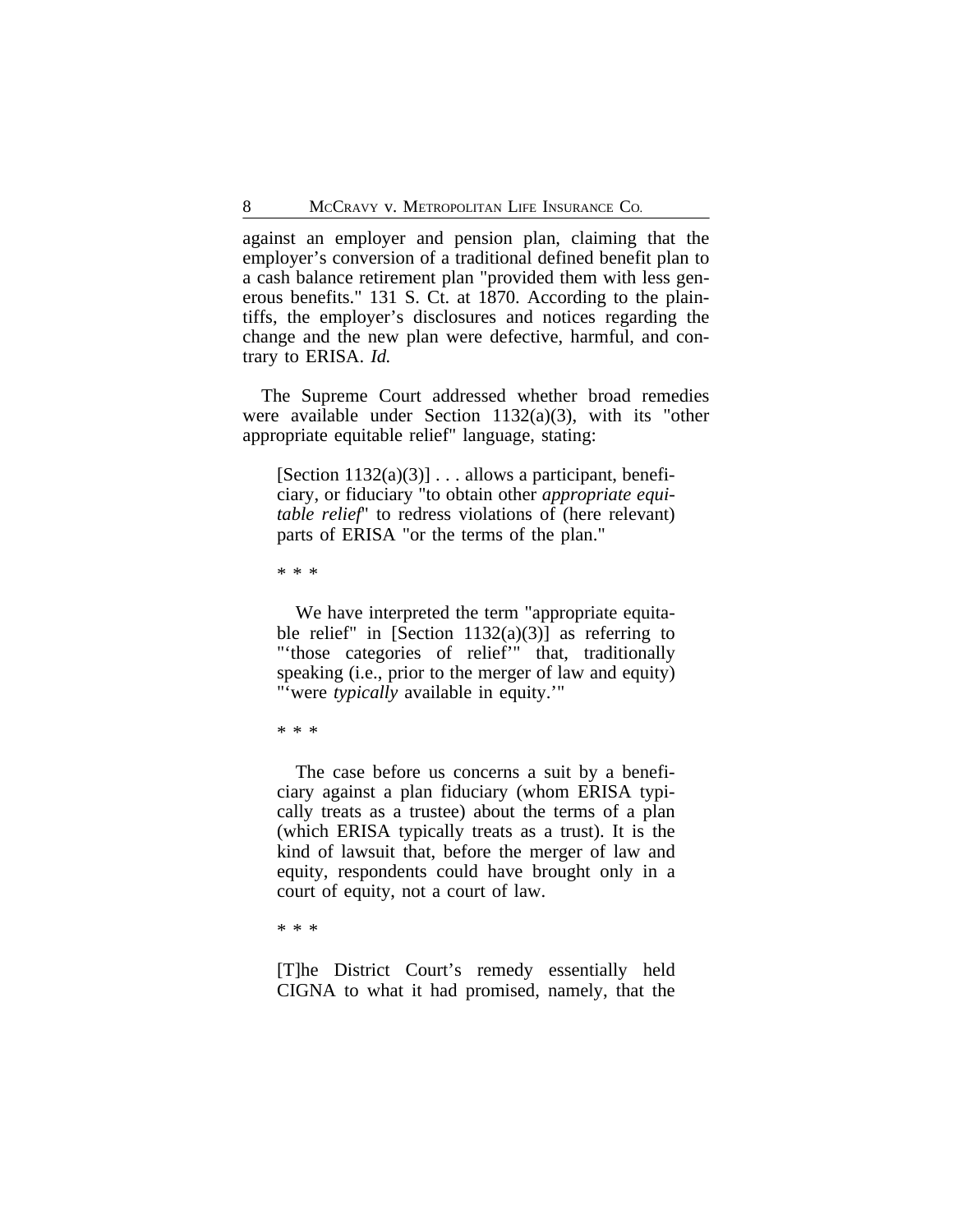new plan would not take from its employees benefits they had already accrued. This aspect of the remedy resembles estoppel, a traditional equitable remedy. Equitable estoppel "operates to place the person entitled to its benefit in the same position he would have been in had the representations been true." And, as Justice Story long ago pointed out, equitable estoppel "forms a very essential element in . . . fair dealing, and rebuke of all fraudulent misrepresentation, which it is the boast of courts of equity constantly to promote."

[T]he District Court injunctions require the plan administrator to pay to already retired beneficiaries money owed them under the plan as reformed. But the fact that this relief takes the form of a money payment does not remove it from the category of traditionally equitable relief. Equity courts possessed the power to provide relief in the form of monetary "compensation" for a loss resulting from a trustee's breach of duty, or to prevent the trustee's unjust enrichment. Indeed, prior to the merger of law and equity this kind of monetary remedy against a trustee, sometimes called a "surcharge," was "exclusively equitable."

The surcharge remedy extended to a breach of trust committed by a fiduciary encompassing any violation of a duty imposed upon that fiduciary. Thus, insofar as an award of make-whole relief is concerned, the fact that the defendant in this case . . . is analogous to a trustee makes a critical difference. In sum, contrary to the District Court's fears, the types of remedies the court entered here fall within the scope of the term "appropriate equitable relief" in [Section 1132(a)(3)].

Id. at 1878-80 (citations omitted).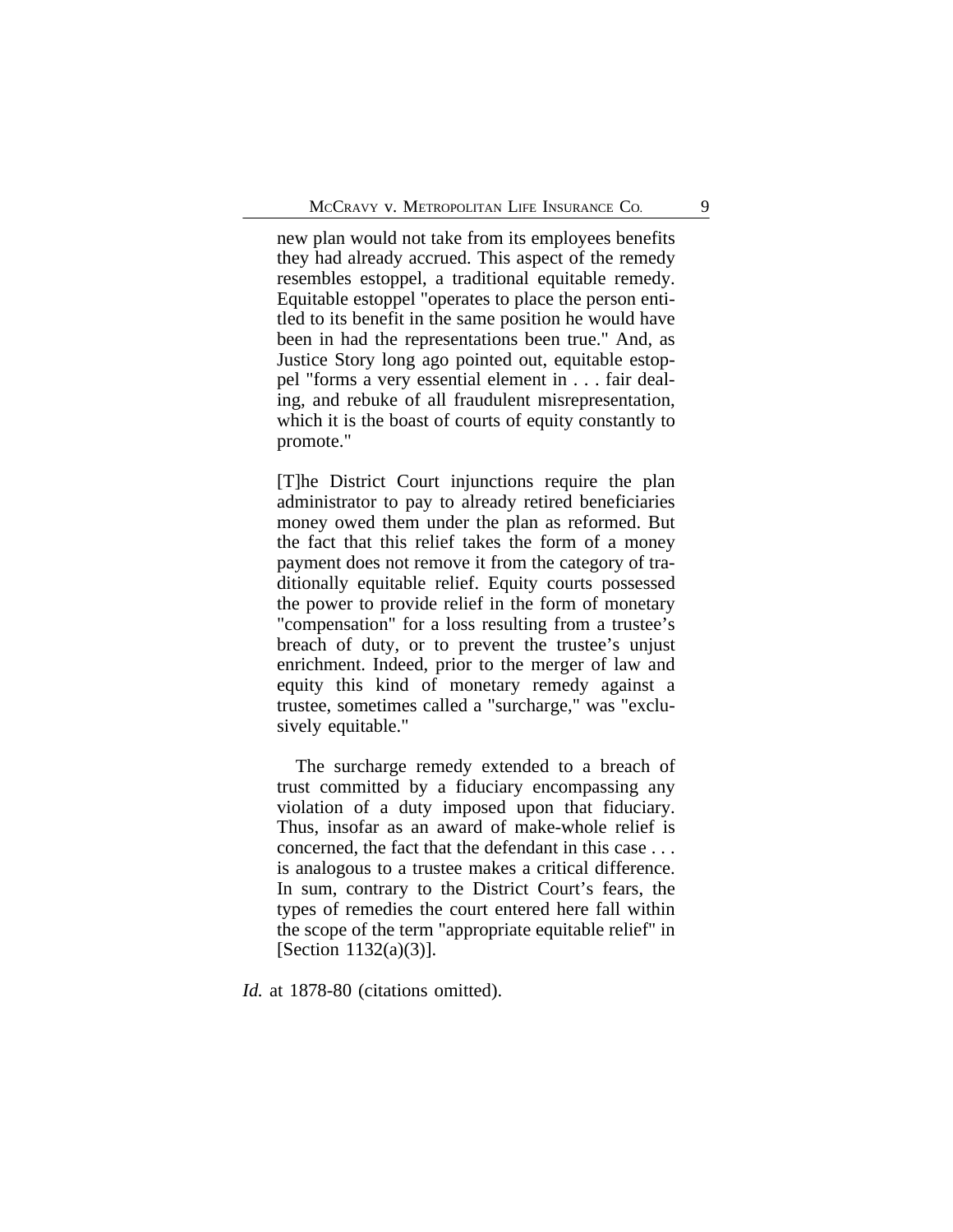In sum, the portion of *Amara* in which the Supreme Court addressed Section 1132(a)(3) stands for the proposition that remedies traditionally available in courts of equity, expressly including estoppel and surcharge, are indeed available to plaintiffs suing fiduciaries under Section 1132(a)(3).

B.

In this case, McCravy first argues that the district court committed legal error by limiting her damages to premiums wrongfully withheld by MetLife because the remedy of surcharge is available to her under Section 1132(a)(3). Specifically, McCravy contends that she, as "the beneficiary of a trust," is rightfully "seeking to 'surcharge' the trustee [MetLife] in the amount of life insurance proceeds lost because of that trustee's breach of fiduciary duty." Appellant's Br. at 20. In light of *Amara*, we must agree.

As the Supreme Court pronounced in *Amara*, "surcharge," i.e., "make-whole relief," constitutes "appropriate equitable relief" under Section 1132(a)(3). 131 S. Ct. at 1880. Indeed, "[e]quity courts possessed the power to provide relief in the form of monetary 'compensation' for a loss resulting from a trustee's breach of duty, or to prevent the trustee's unjust enrichment. . . . [P] rior to the merger of law and equity this kind of monetary remedy against a trustee, sometimes called a 'surcharge,' was 'exclusively equitable.'" *Id.* (citations omitted).

The Supreme Court has made quite clear that surcharge is available to plaintiffs suing fiduciaries under Section  $1132(a)(3)$ . We therefore agree with McCravy that her potential recovery in this case is not limited, as a matter of law, to a premium refund. Accordingly, we reverse the district court's determination to the contrary.**<sup>2</sup>** Whether McCravy's breach of

**<sup>2</sup>**MetLife attempts to downplay *Amara*'s impact by arguing that the portion of the opinion addressing remedies available under Section 1132(a)(3)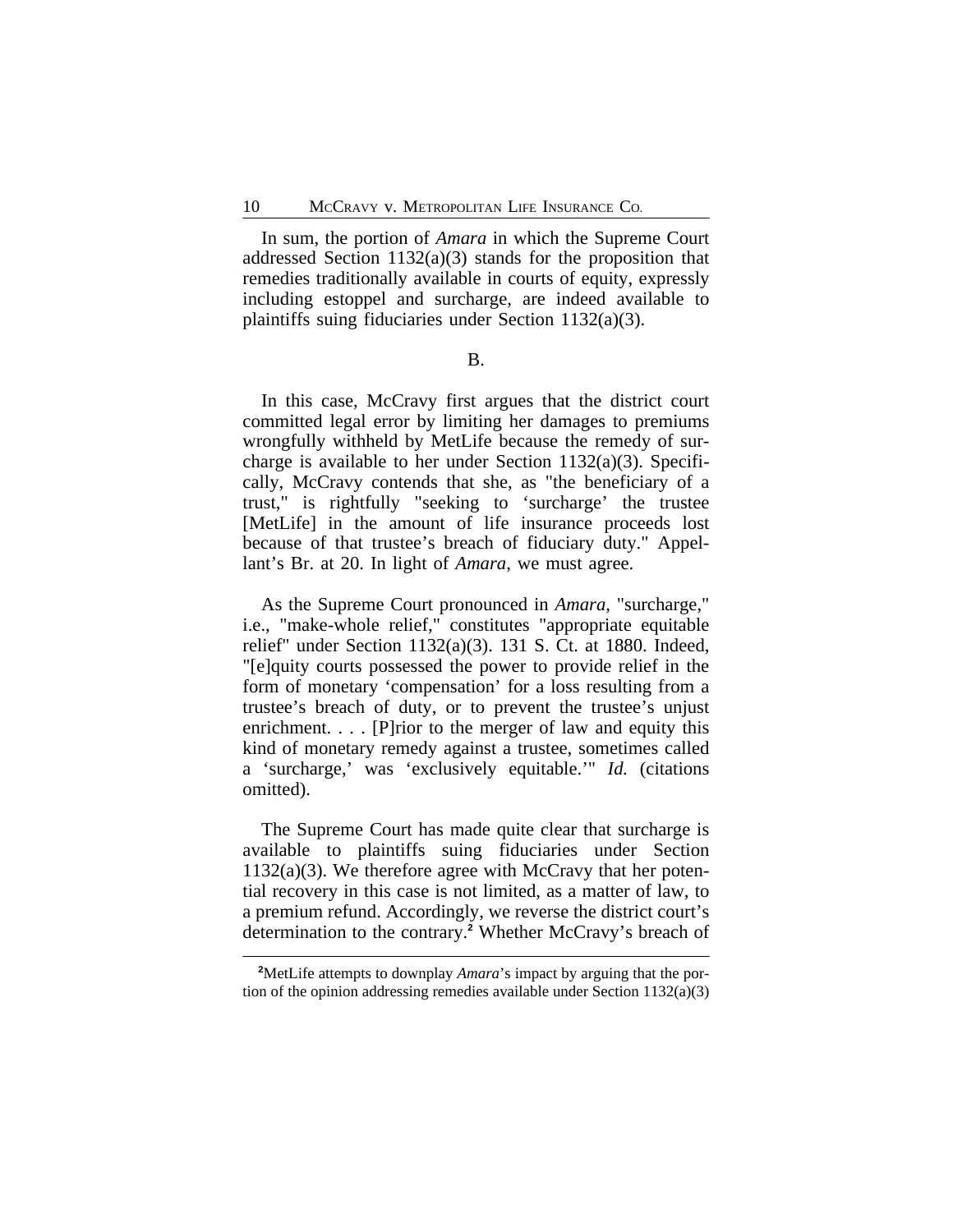fiduciary duty claim will ultimately succeed and whether surcharge is an appropriate remedy under Section 1132(a)(3) in the circumstances of this case are questions appropriately resolved in the first instance before the district court.

C.

McCravy next argues that the remedy of equitable estoppel is also available under Section 1132(a)(3). Specifically, she contends that the court can "apply an equitable estoppel . . . to prevent MetLife from . . . denying her right to convert coverage [for her daughter, from dependent life coverage to an individual policy] because the conversion did not occur within 31-days of her dependent reaching age 19."**<sup>3</sup>** Appellant's Supp. Br. at 11. Again, we must agree.

As the Supreme Court stated in *Amara*, "[e]quitable estoppel operates to place the person entitled to its benefit in the same position he would have been in had the representations been true." 131 S. Ct. at 1880 (quotation marks omitted). In *Amara*, that meant holding the defendant fiduciary "to what it had promised, namely, that the new plan would not take from its employees benefits they had already accrued." *Id.* And the Supreme Court made plain that such estoppel is "a traditional equitable remedy"—i.e., a remedy available to plaintiffs suing a fiduciary under Section  $1132(a)(3)$ .

**<sup>3</sup>**A dependent, such as Leslie, who loses coverage because she "is no longer an eligible dependent[,]" has a right to convert and continue coverage through an individual policy "within 31 days following the termination of the group dependent life coverage." J.A. 47-48.

is merely dictum. Even assuming for the sake of argument that it is, we cannot simply override a legal pronouncement endorsed just last year by a majority of the Supreme Court. *See United States v. Fareed*, 296 F.3d 243, 246 (4th Cir. 2002) (following "*dictum* endorsed by six justices" of the Supreme Court and citing *Gaylor v. United States*, 74 F.3d 214, 217 (10th Cir. 1996) (stating that federal court of appeals "is bound by Supreme Court dicta almost as firmly as by the Court's outright holdings, particularly when the dicta is recent and not enfeebled by later statements")).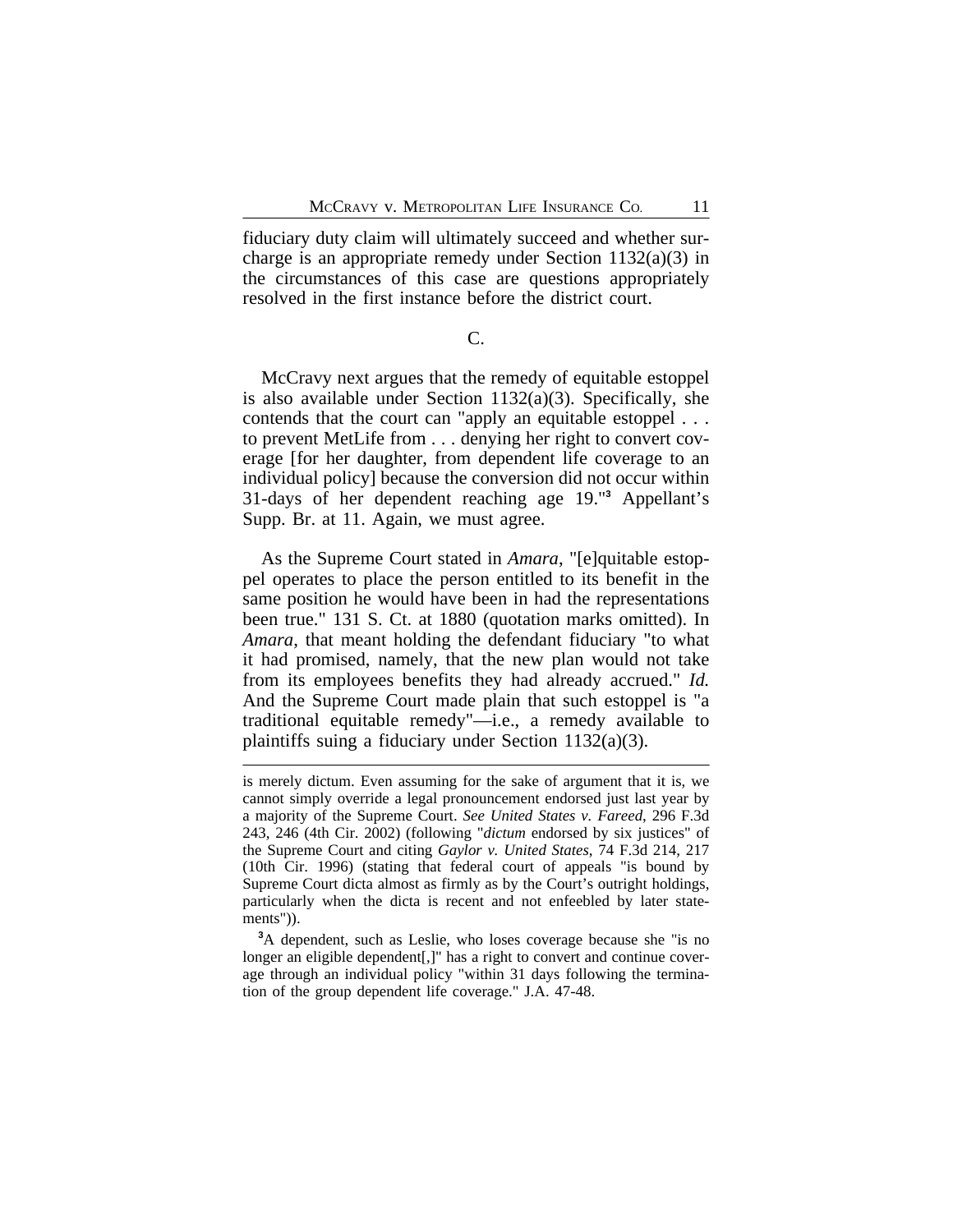Thus, we agree with McCravy that her potential recovery in this case is not limited, as a matter of law, to a premium refund and that she may indeed seek equitable estoppel under Section 1132(a)(3).<sup>4</sup> Accordingly, we reverse the district court's determination to the contrary. And, again, whether McCravy's breach of fiduciary duty claim will ultimately succeed and whether equitable estoppel is an appropriate remedy in the circumstances of this case are questions appropriately resolved in the first instance before the district court.**<sup>5</sup>**

In sum, with *Amara*, the Supreme Court clarified that remedies beyond mere premium refunds—including the surcharge and equitable estoppel remedies at issue here—are indeed available to ERISA plaintiffs suing fiduciaries under Section 1132(a)(3). This makes sense—otherwise, the stifled state of the law interpreting Section  $1132(a)(3)$  would encourage abuse by fiduciaries. Indeed, fiduciaries would have every incentive to wrongfully accept premiums, even if they had no idea as to whether coverage existed—or even if they affirmatively knew that it did not. The biggest risk fiduciaries would face would be the return of their ill-gotten gains, and even this risk would only materialize in the (likely small) subset of circumstances where plan participants actually needed the bene-

**<sup>4</sup>**We recognize that this Court had previously indicated, e.g., in *Coleman v. Nationwide Life Insurance Co.*, that equitable estoppel is of limited applicability in ERISA cases. 969 F.2d 54 (4th Cir. 1992). This matter is, however, easily distinguishable from *Coleman*. In *Coleman*, the Court addressed a situation in which premiums for an ERISA plan had not been paid and alleged oral modifications to the written terms of the benefit plan indicating coverage despite the failure to pay premiums. *Id.* at 58. Neither of those circumstances is before us here.

**<sup>5</sup>**We note that, per *Amara*, "summary documents, important as they are, provide communication with beneficiaries *about* the plan, but that their statements do not themselves constitute the *terms* of the plan . . . ." 131 S. Ct. at 1878. The record before us reflects, and the parties at oral argument confirmed, that only the summary plan document, and not the plan itself, was before the district court and before us. Because McCravy's claims and MetLife's defenses depend upon the contents of the plan, their resolution on remand will require the actual plan documents.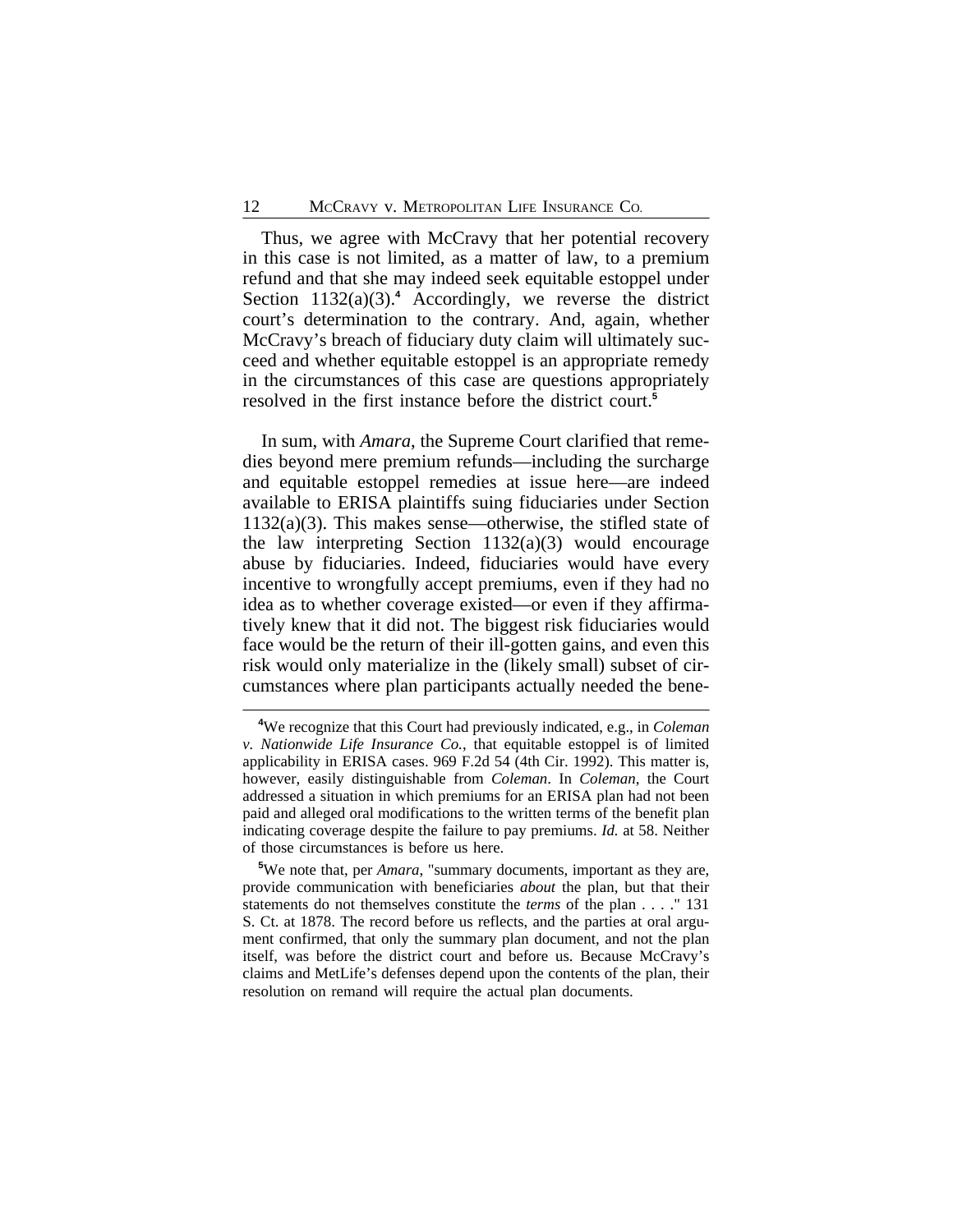fits for which they had paid. Meanwhile, fiduciaries would enjoy essentially risk-free windfall profits from employees who paid premiums on non-existent benefits but who never filed a claim for those benefits. With *Amara*, the Supreme Court has put these perverse incentives to rest and paved the way for McCravy to seek a remedy beyond a mere premium refund.

# III.

MetLife, as cross-appellant, challenges the district court's order granting summary judgment for McCravy and awarding her \$311.09, the amount of premiums she had paid to MetLife to insure Leslie. Notably, however, the district court, in its order, nowhere addressed the merits of McCravy's breach of fiduciary duty claim. It simply noted that "[b]oth parties agree that McCravy is entitled to a return of \$311.09 in premiums. Based on this stipulation, the court grants McCravy's motion for summary judgment." J.A. 171.

Crucially, the district court's summary judgment order rested on its prior determination, in its dismissal order, that Plaintiff's damages under Section 1132(a)(3) were "limited to a refund of the withheld premiums." J.A. 160. As we have already made clear, in light of *Amara,* we must disagree. Given that summary judgment on this issue was entered under an, at the time most understandable, misapprehension of the law, we vacate the order and remand for further proceedings.

#### IV.

In sum, we reverse the district court's determination in its dismissal order that McCravy's remedy under Section  $1132(a)(3)$  is limited to a refund of premiums paid, i.e., that equitable remedies including surcharge and estoppel are unavailable under the statute as a matter of law. We vacate the district court's summary judgment order awarding McCravy a return of her premiums only, an order entered based upon